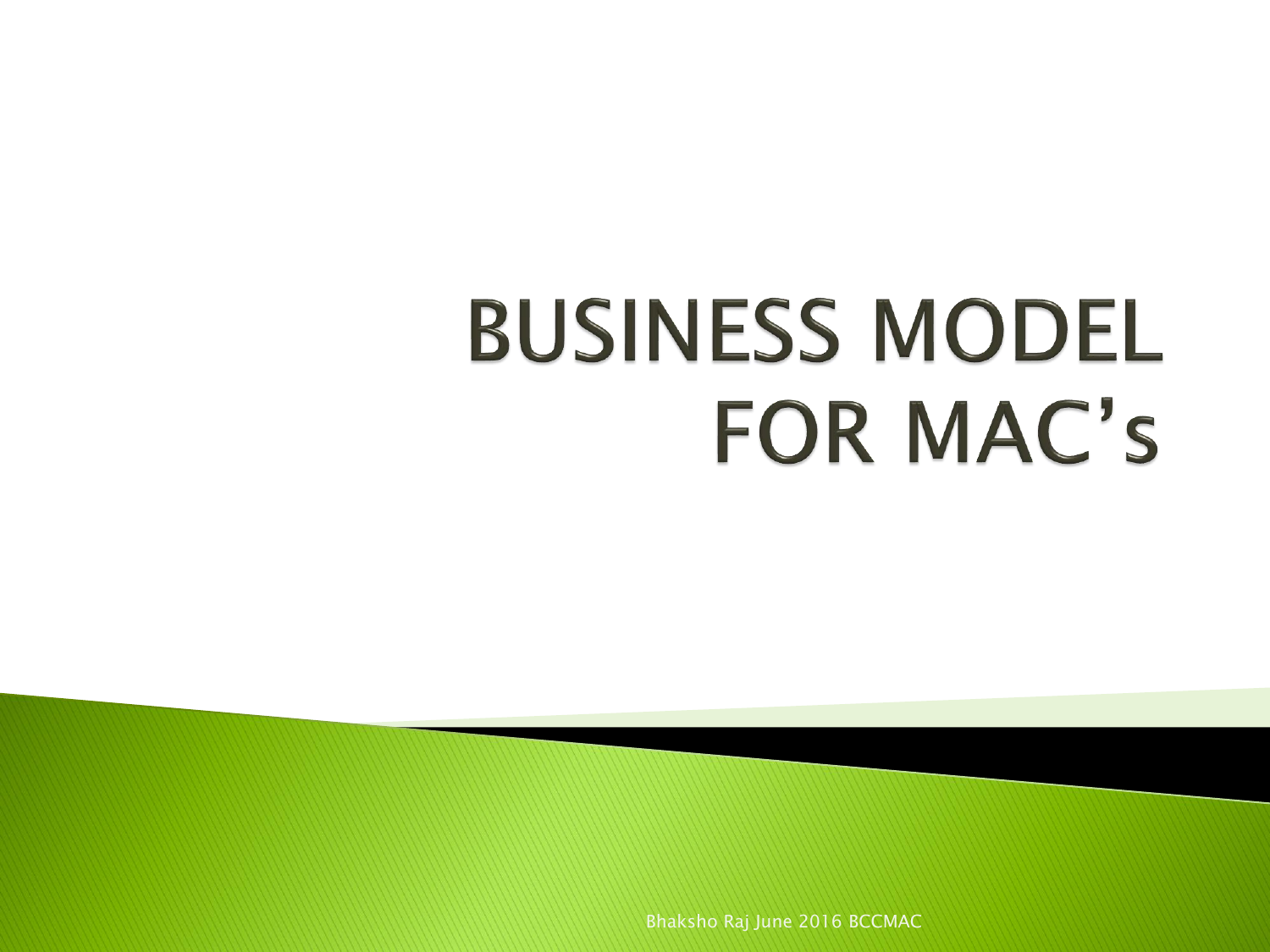### **WHAT IS A BUSINESS MODEL?**

a plan for the successful operation of a business, identifying sources of revenue, the intended customer base, products, and details of financing.

- ▶ Sources of revenue EFA funding, governed by our articles. Additional revenue via hire of facilities (lettings) Provisions at a cost to others (IT provision, training school)
- ▶ Customer base- Our pupils
- ▶ Products Our outcomes
- ▶ Details of financing systems to operate within **budget by managing income and expenditure**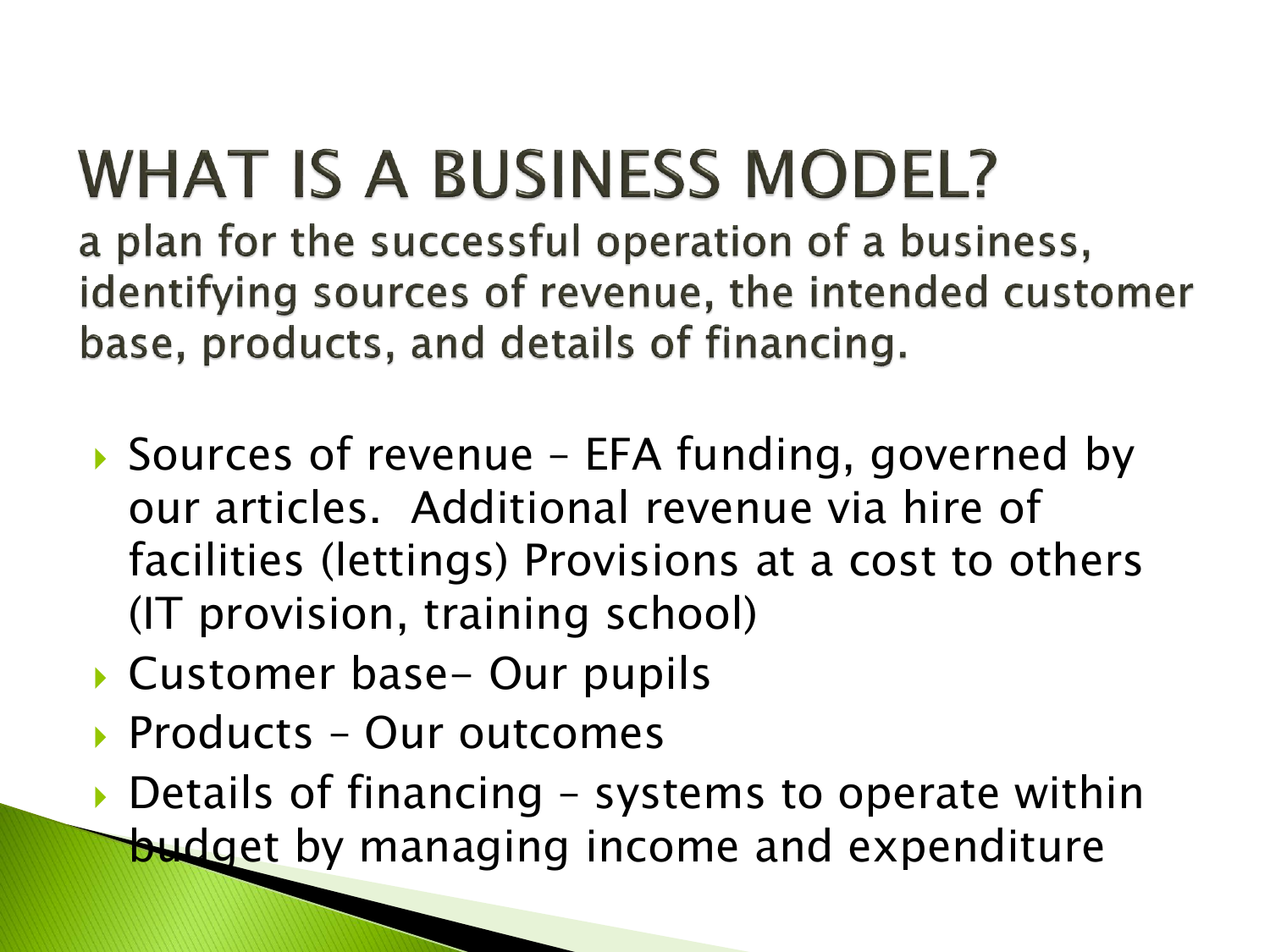#### What is the best business model that suits your MAC?

- ▶ One size does not fit all
- Understand your business needs
- ▶ You need to assess the strengths and weaknesses; building a model that will be sustainable, affordable with growth potential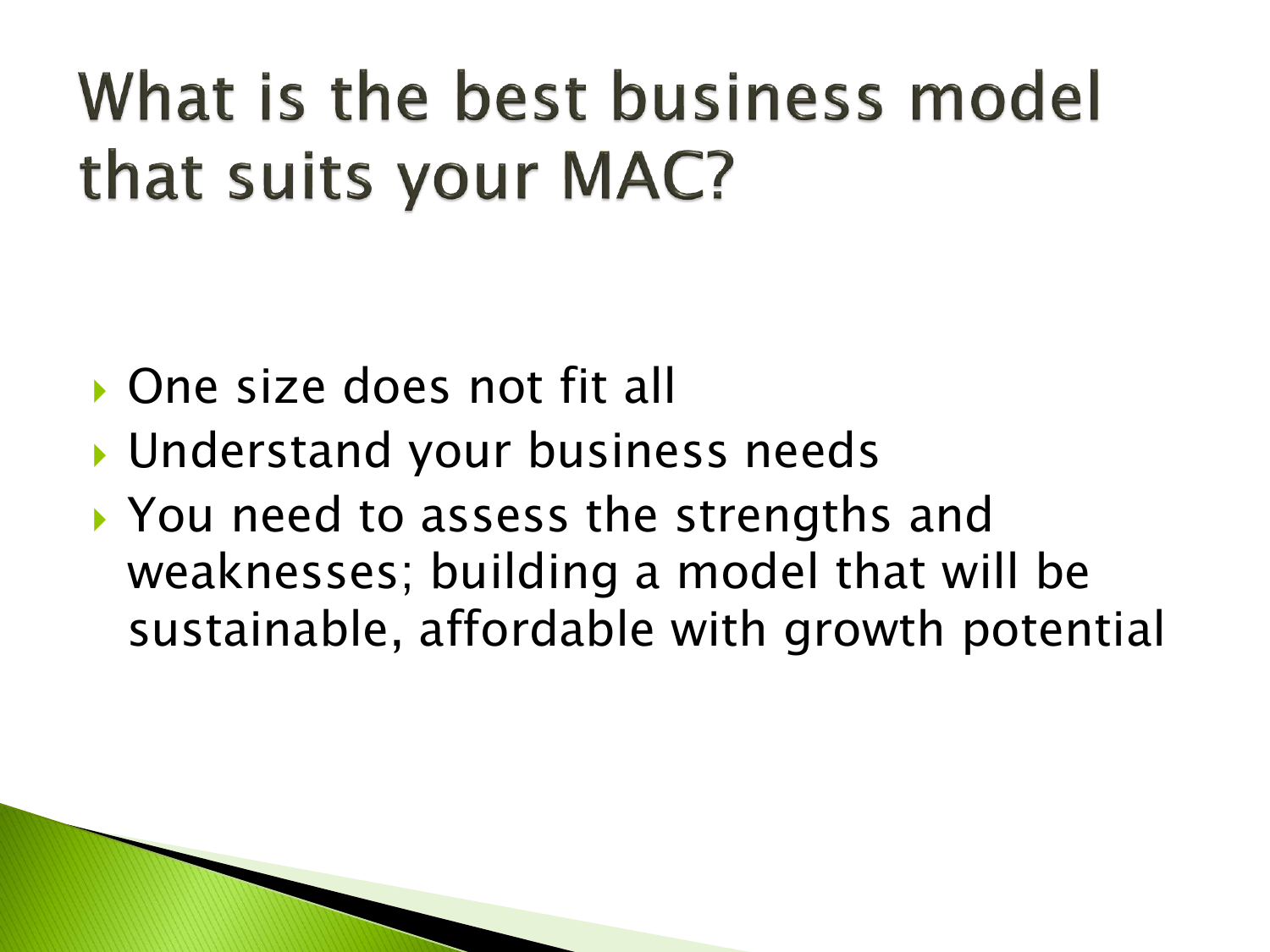## **Key questions to address**

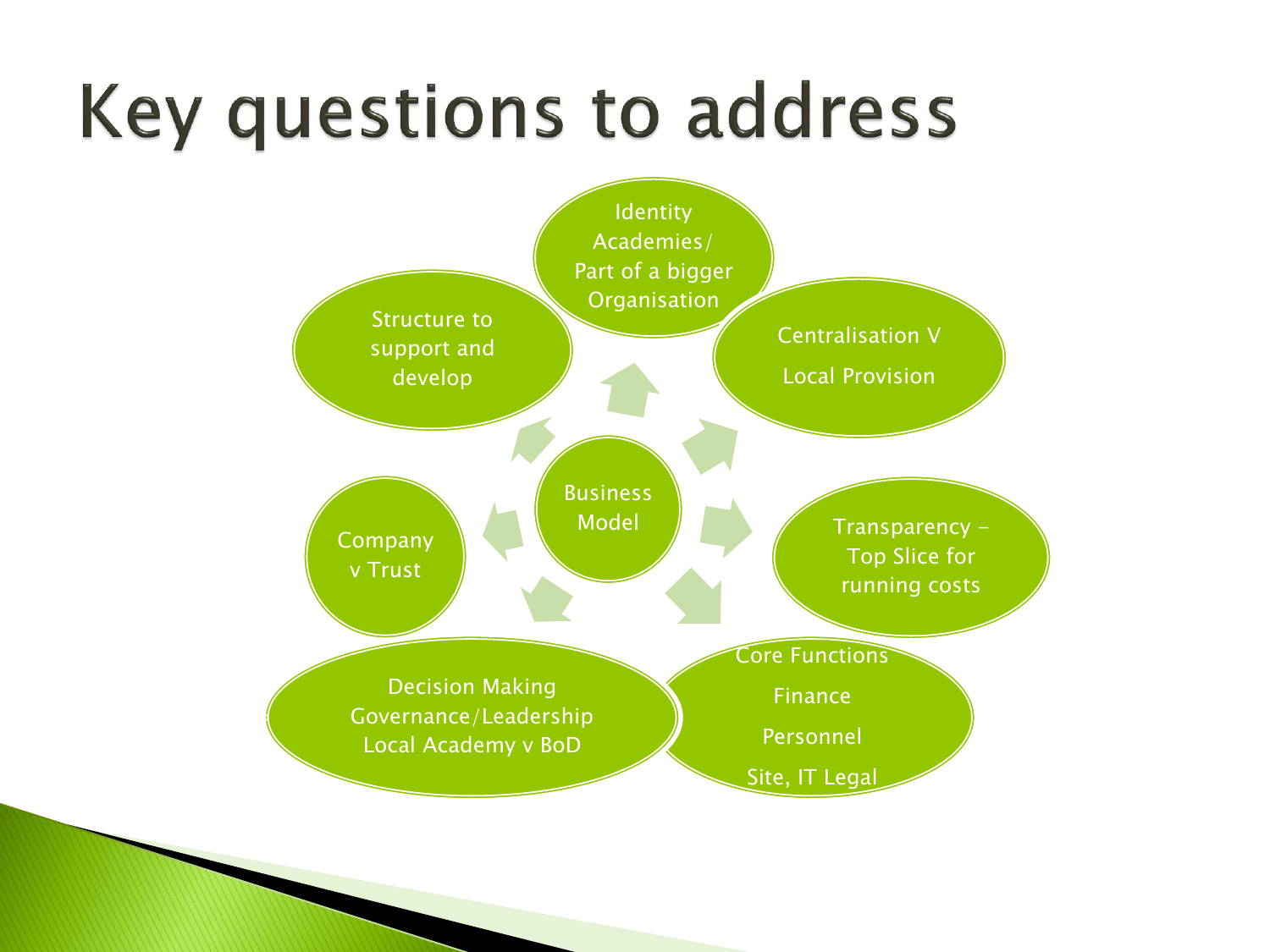## **Benefits**

- Streamline and make core business functions more efficient and effective (potential savings)
- Take off 'burden' from Principal/Headteacher workload
- ▶ Develop staff, opportunities for cross phase appointments and working
- ▶ Decisions making and policy setting seamless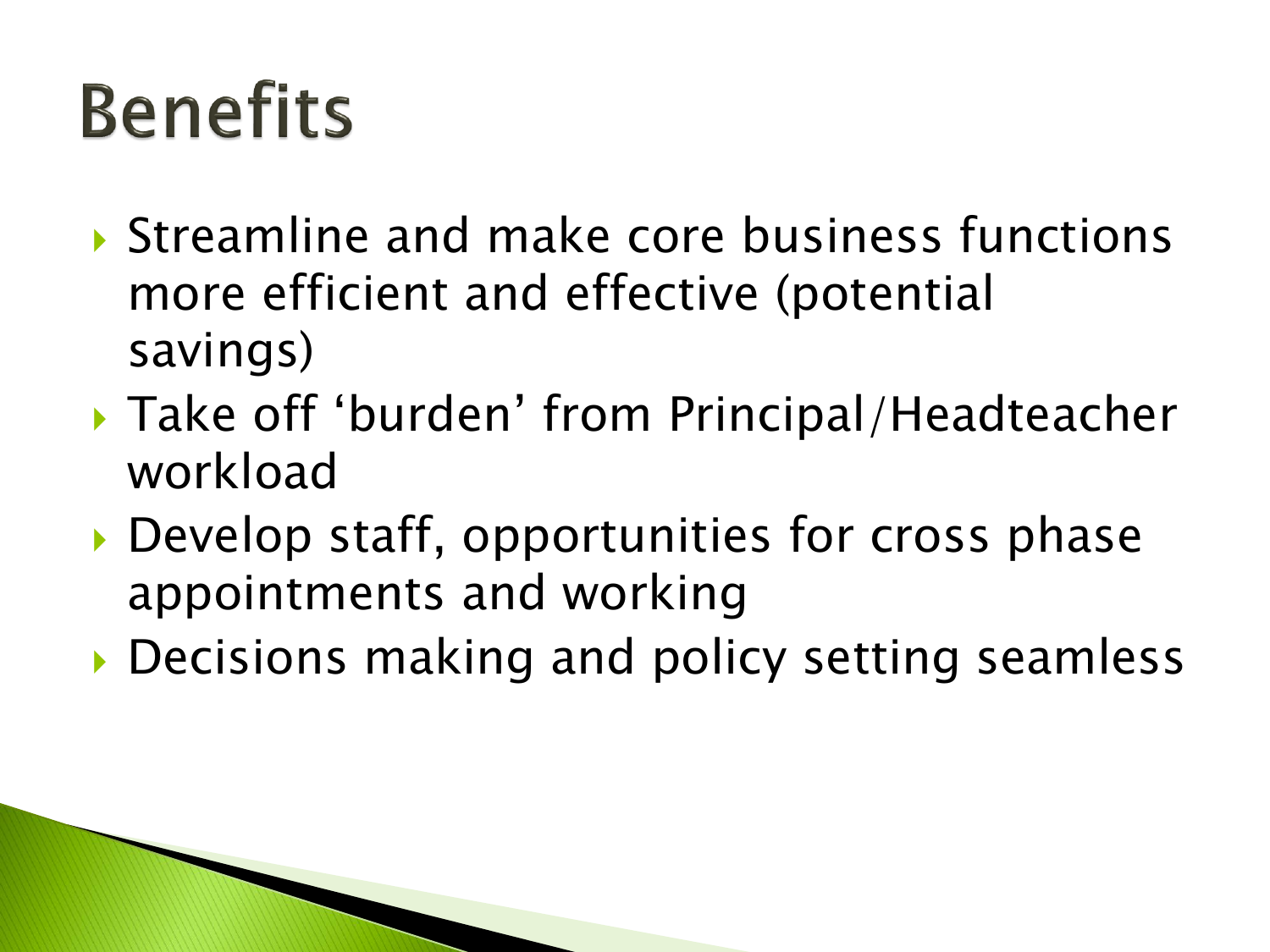#### **BISHOP CLEARY CATHOLIC MAC STRATEGIC SITE**

- $\triangleright$  No extra staff Site Managers/Caretakers
- ▶ Support each other, no longer part of LA pool, support each other during any absence or summer work
- Regular meeting for this group to plan large scale projects
- ▶ Generated 1.2 million in funds to support primary academies in maintaining their sites
- ▶ Available to support on emergency situations with boilers or breakdowns

**All Commences**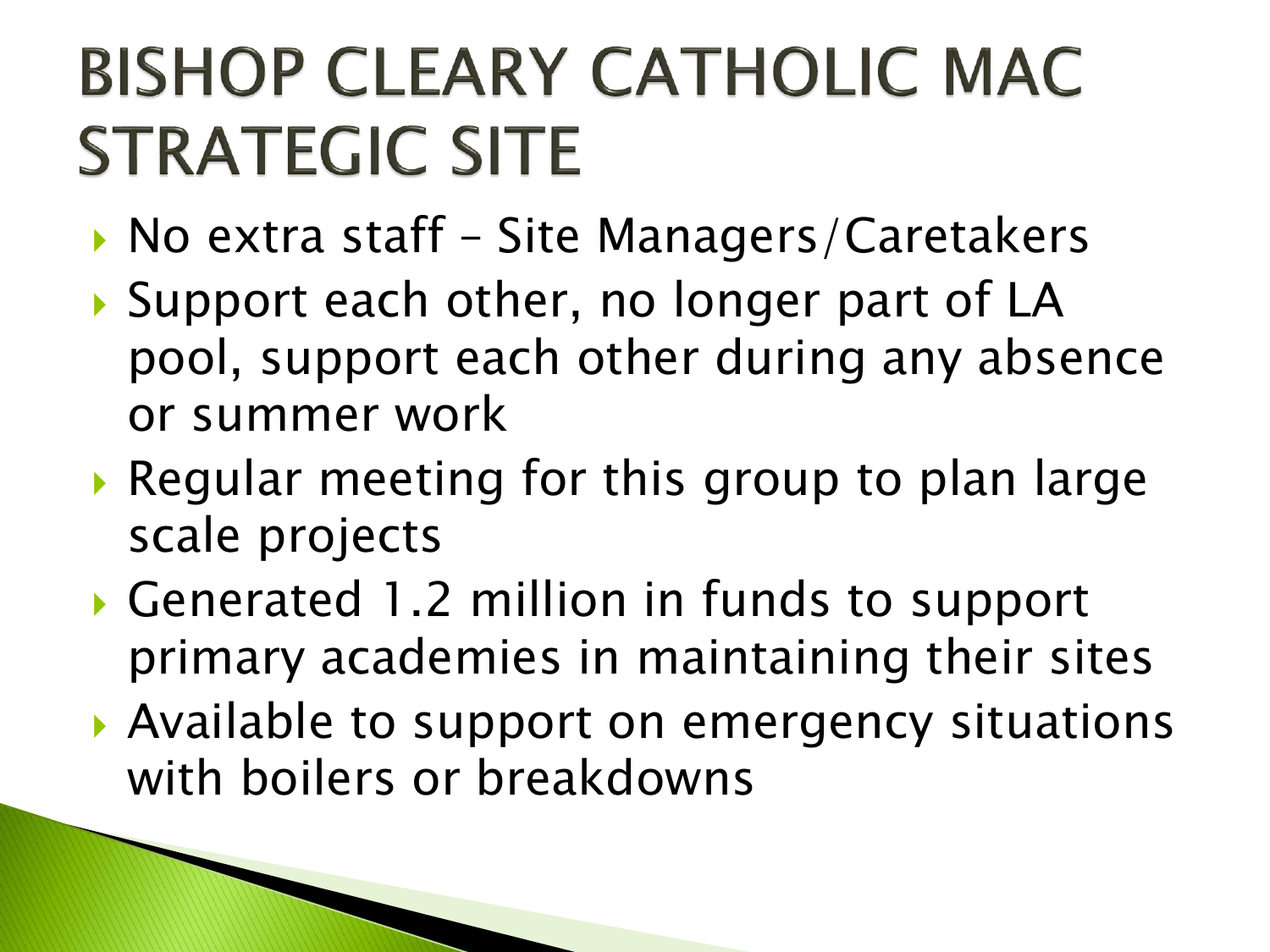#### **BISHOP CLEARY CATHOLIC MAC STRATEGIC PERSONNEL**

- ▶ Centrally place adverts and manage recruitment
- ▶ DBS Register held centrally, noted as 'outstanding' practice in all Ofsted inspections
- ▶ Joint working with Office Managers/Personnel Office for seamless process - no need for Principals to have this burden, checked off by Business Director
- Standardised letters from central office personalised coming from individual Principal, but signed off by Business Director
- ▶ Completed Equality Audit pay model designed to meet MAC needs
- ▶ Performance related pay attached to appraisal cycle mirrored with Teaching colleagues
- Every support member of staff with competency attached to JD, which have been standardised across the MAC
- Pay Policy and all personnel policies in line with company direction updated by Business Director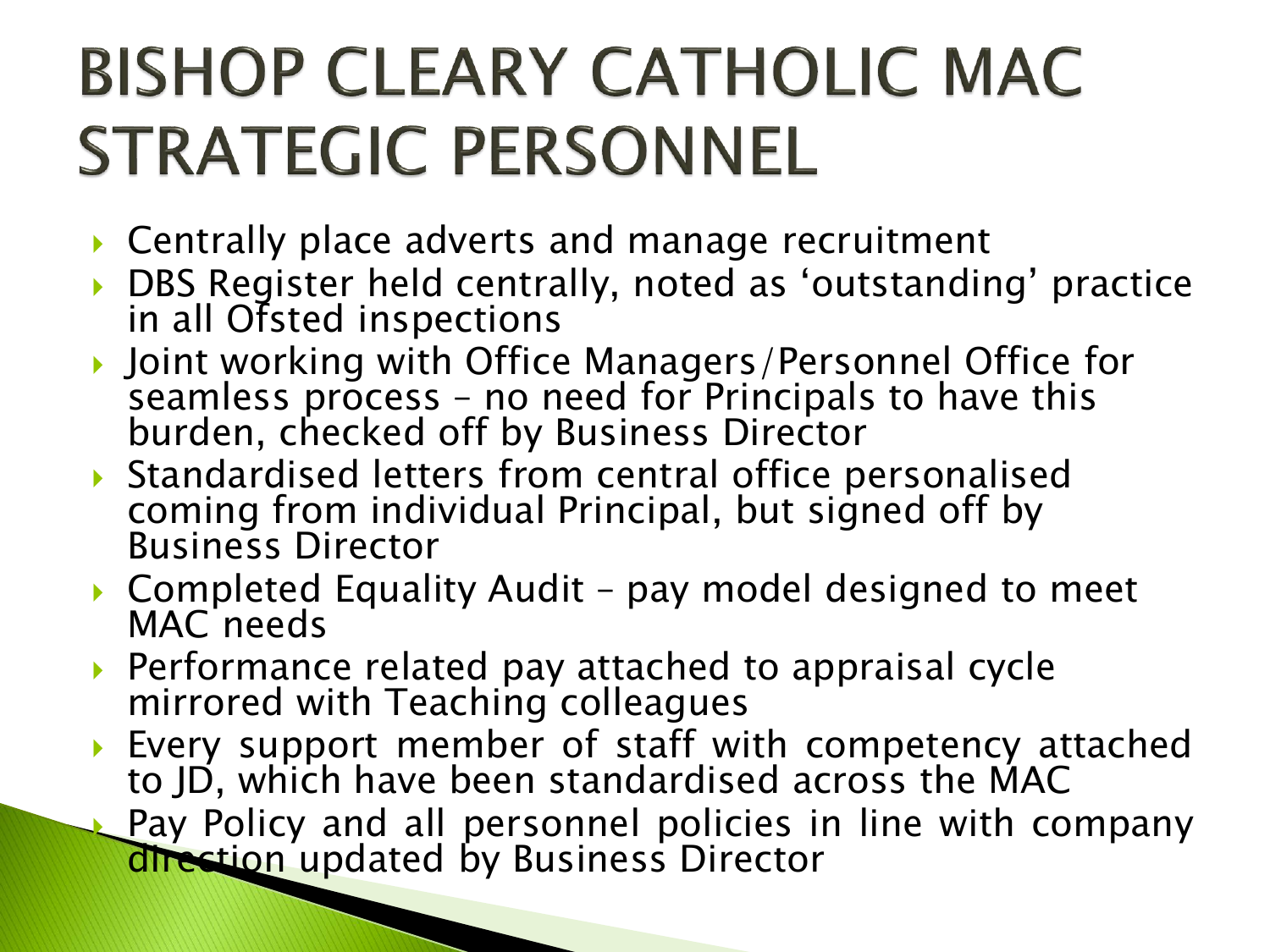#### **BISHOP CLEARY CATHOLIC MAC STRATEGIC FINANCE**

- Structure set up with full support from Business Director and MAC Accountant freeing up Principal for decision on spend only
- Budget planning made seamless with all reports on staffing and expenditure made available with recommendations
- Audits led by finance staff with no additional burden for Principals
- Systems in all Academies mirrored for efficiency and effectiveness
- ▶ Policies and practice led by Business Director and operated by finance staff
- ▶ No increase in staffing costs for Academies
- Efficiency gains by MAC buying power
- SLA's negotiated as a Company no requirement for Principals to deal with individual service provisions
- ▶ Cost savings for appointments of staff
- Cross phase appointments

**Communication Communication**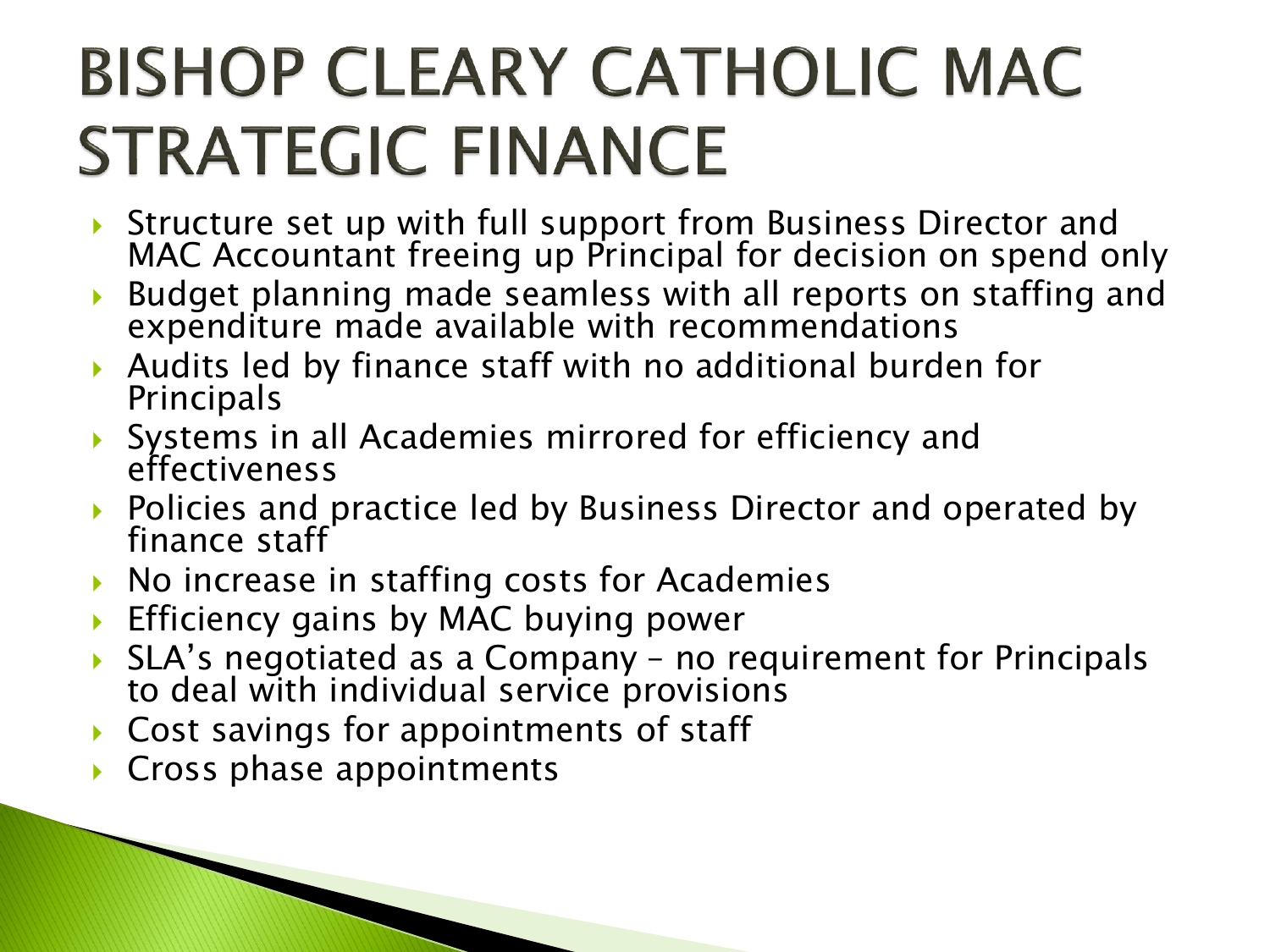#### **BISHOP CLEARY CATHOLIC MAC GOVERNANCE AND LEADERSHIP**

- ▸ Clear lines of accountability and decision making between Board of Directors, Sub Committees of the Board and Local Academy Committees
- Away Days for Governance and Leadership groups
- Away Day for All Staff in the MAC

**The Communication of the Communication** 

- **Principals and Business Director working group**
- ▶ Clarity on Policies that are agreed at Local and Director level – lists maintained and regularly updated
- ▶ Clerking services meeting the needs of the MAC
- If platform created for electronic papers for all levels of Governance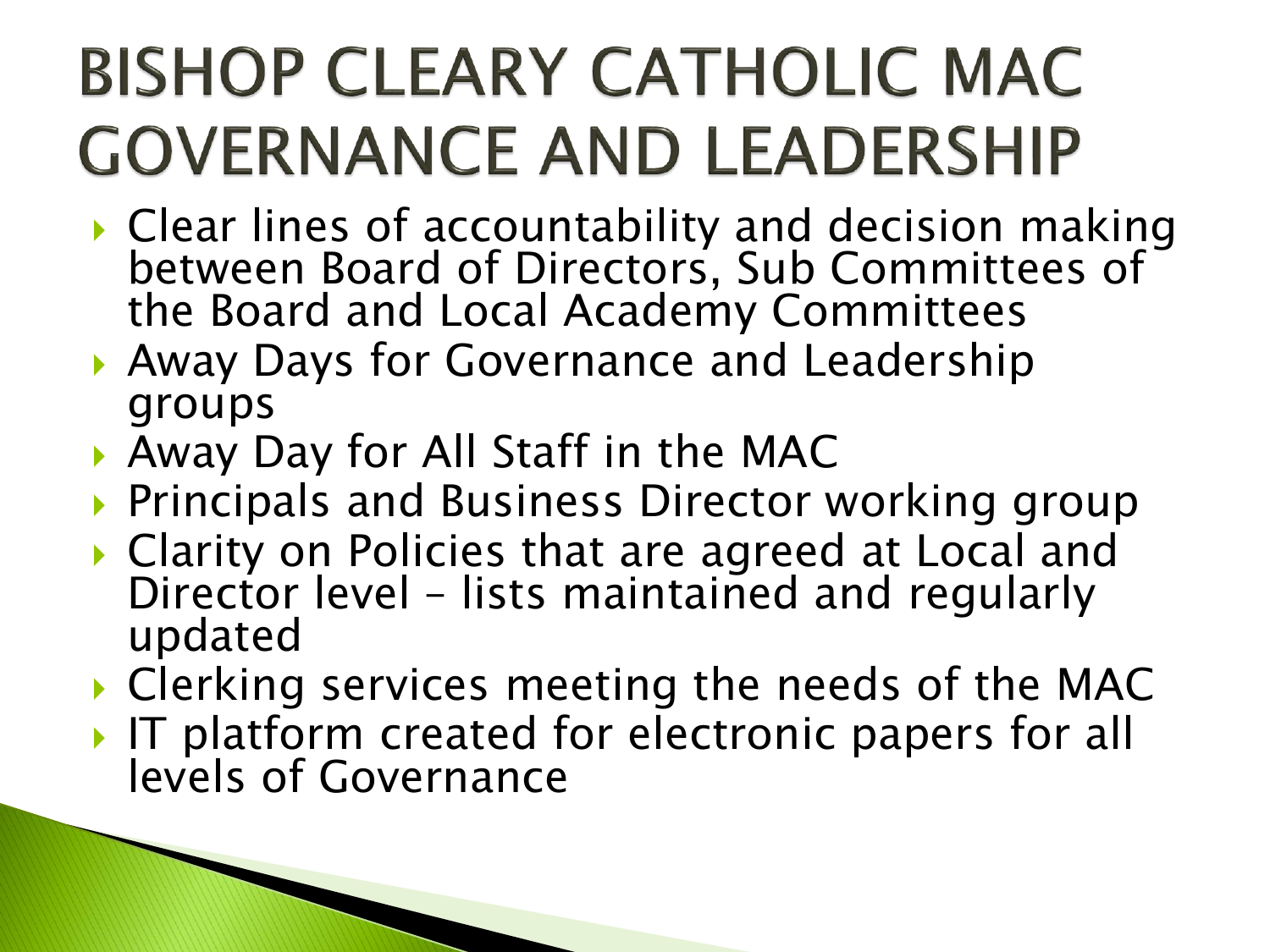#### **BISHOP CLEARY CATHOLIC MAC OTHER**

- Websites and systems aligned for IT provision
- MAC IT provision for all user
- ▶ MAC Pastoral provision across both phases, joint appointments, ie psychologist, Attendance Officer, Safeguarding Officer
- MAC induction programme for all new starters
- ▶ Moving catering to MAC provision to be actioned